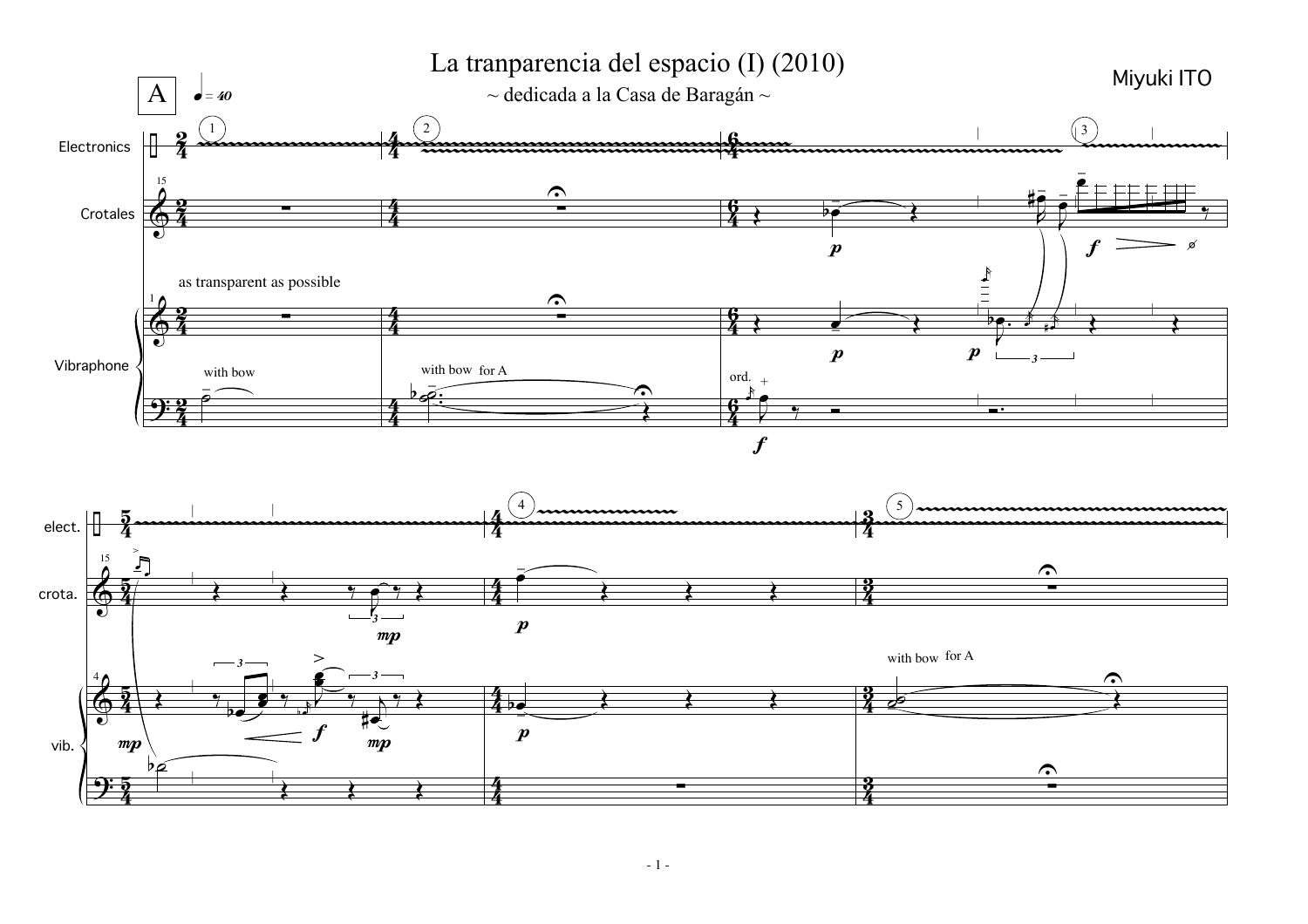



p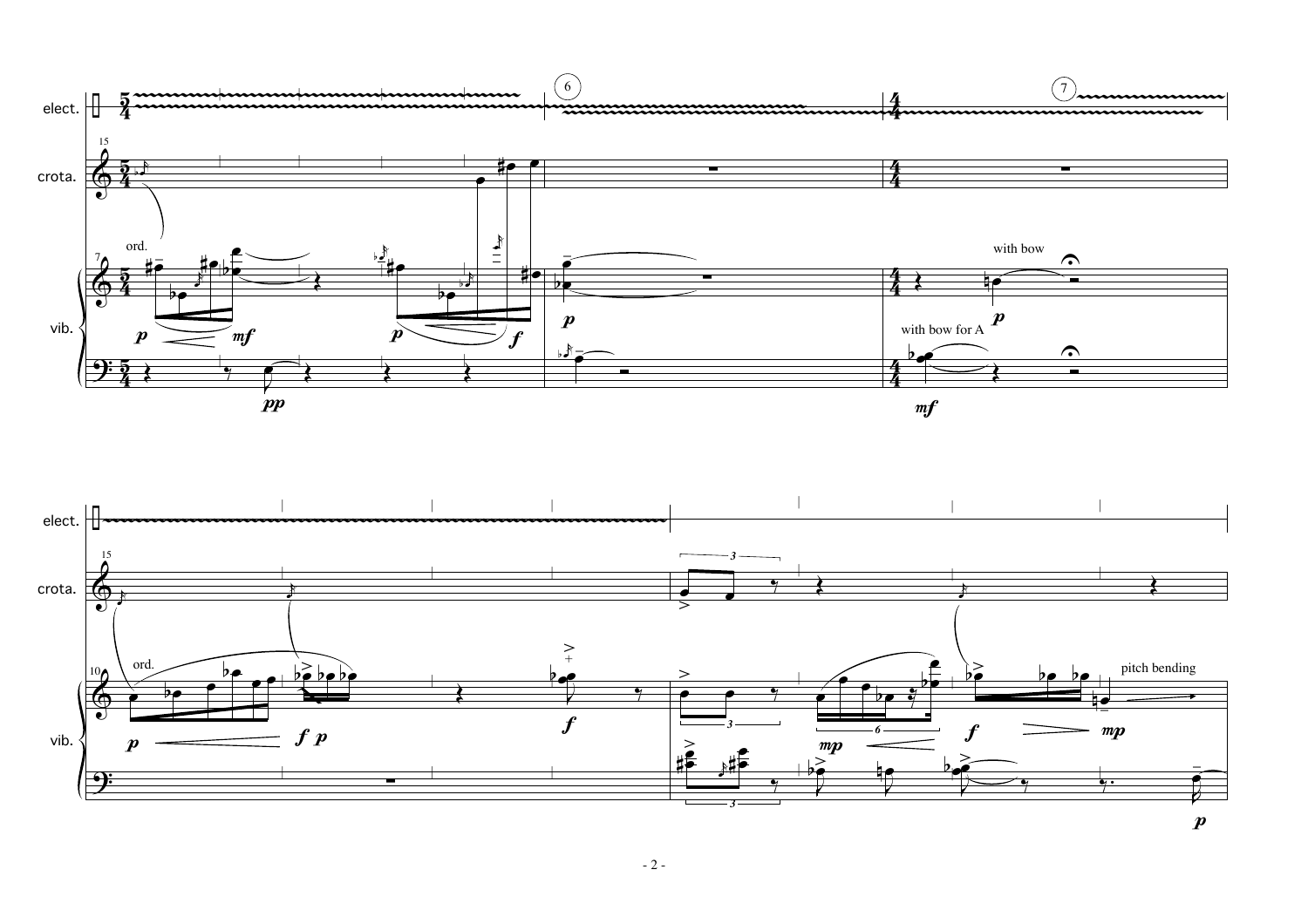

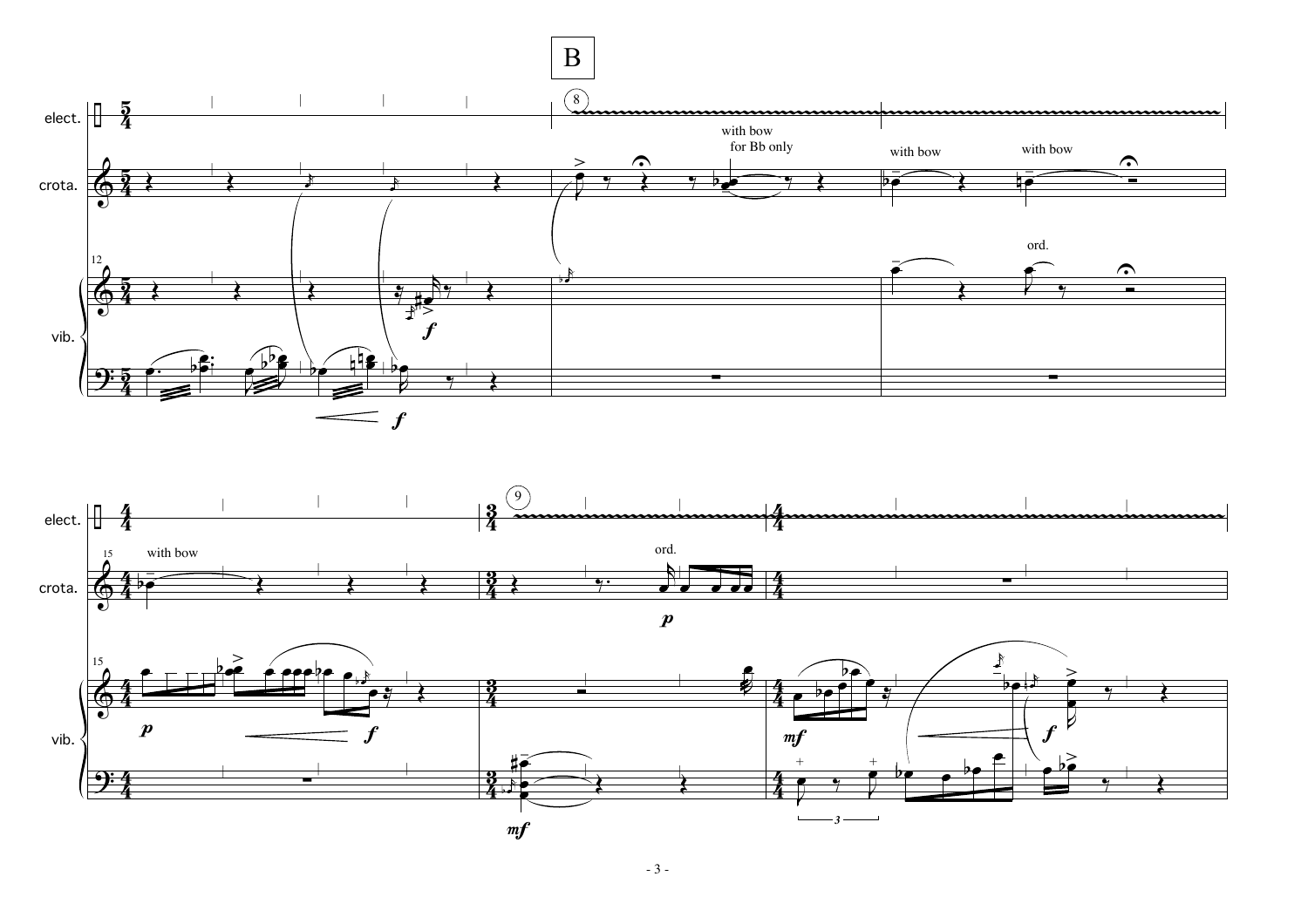

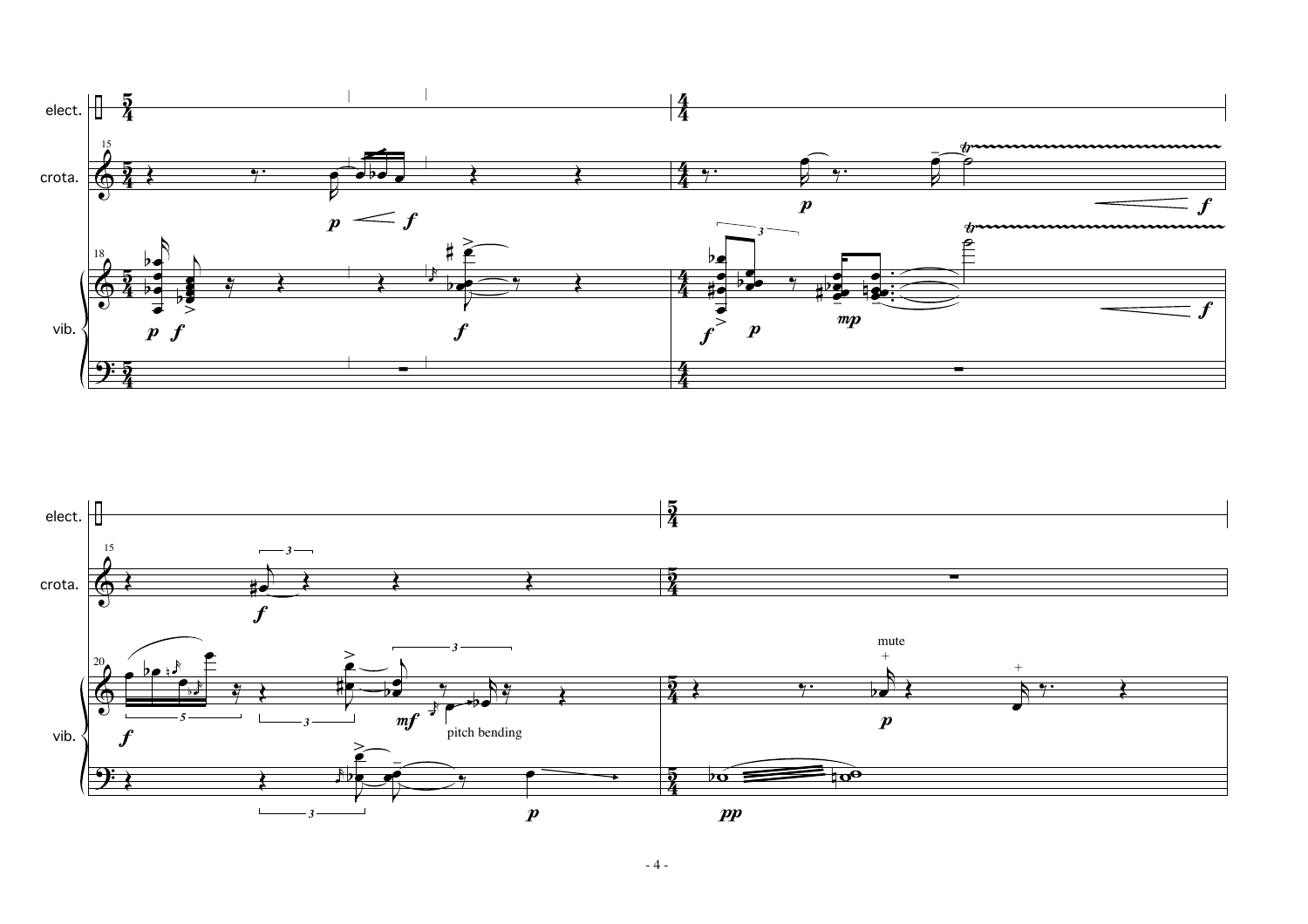

\*play G# grace note before the beat.

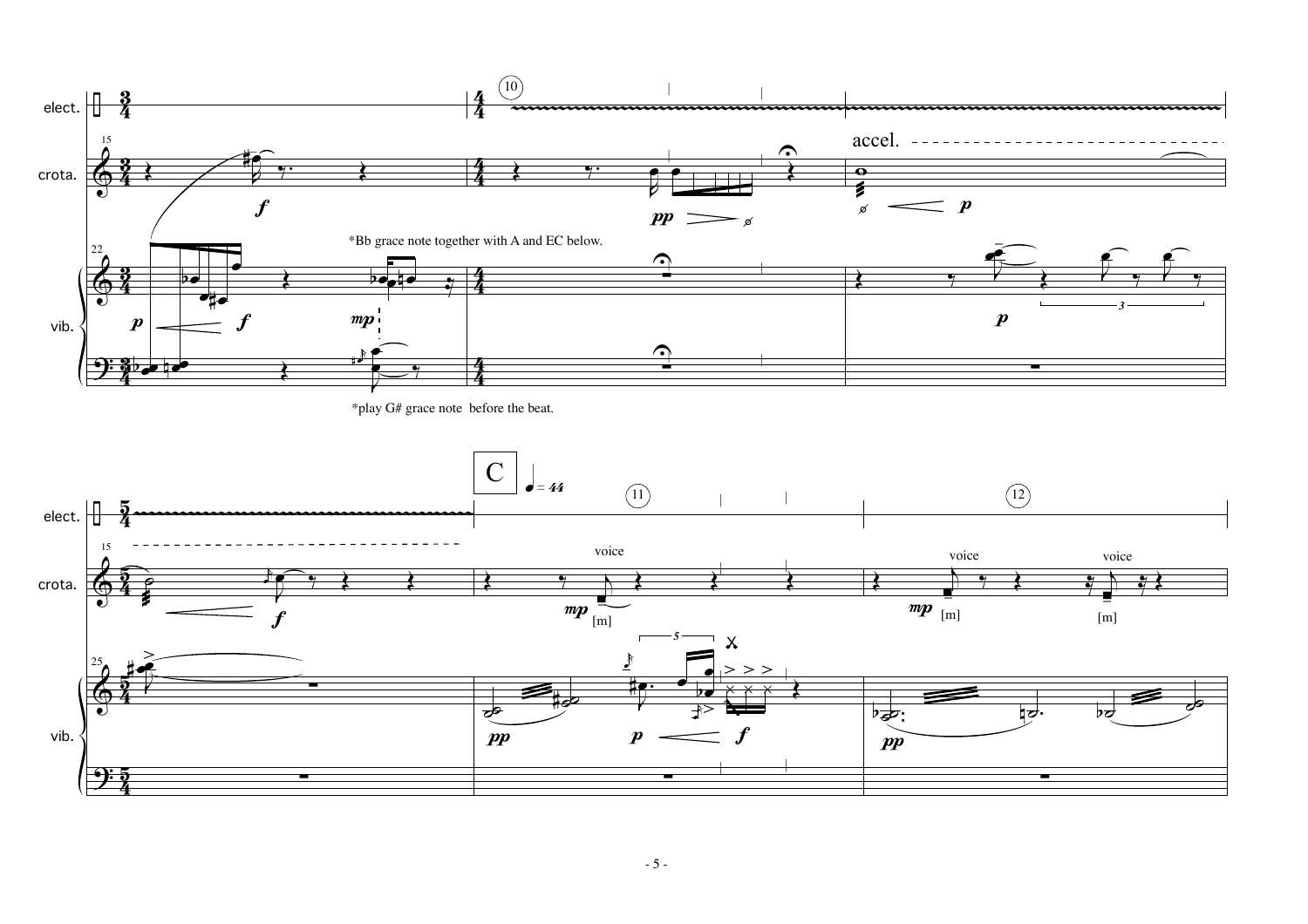



- 6 -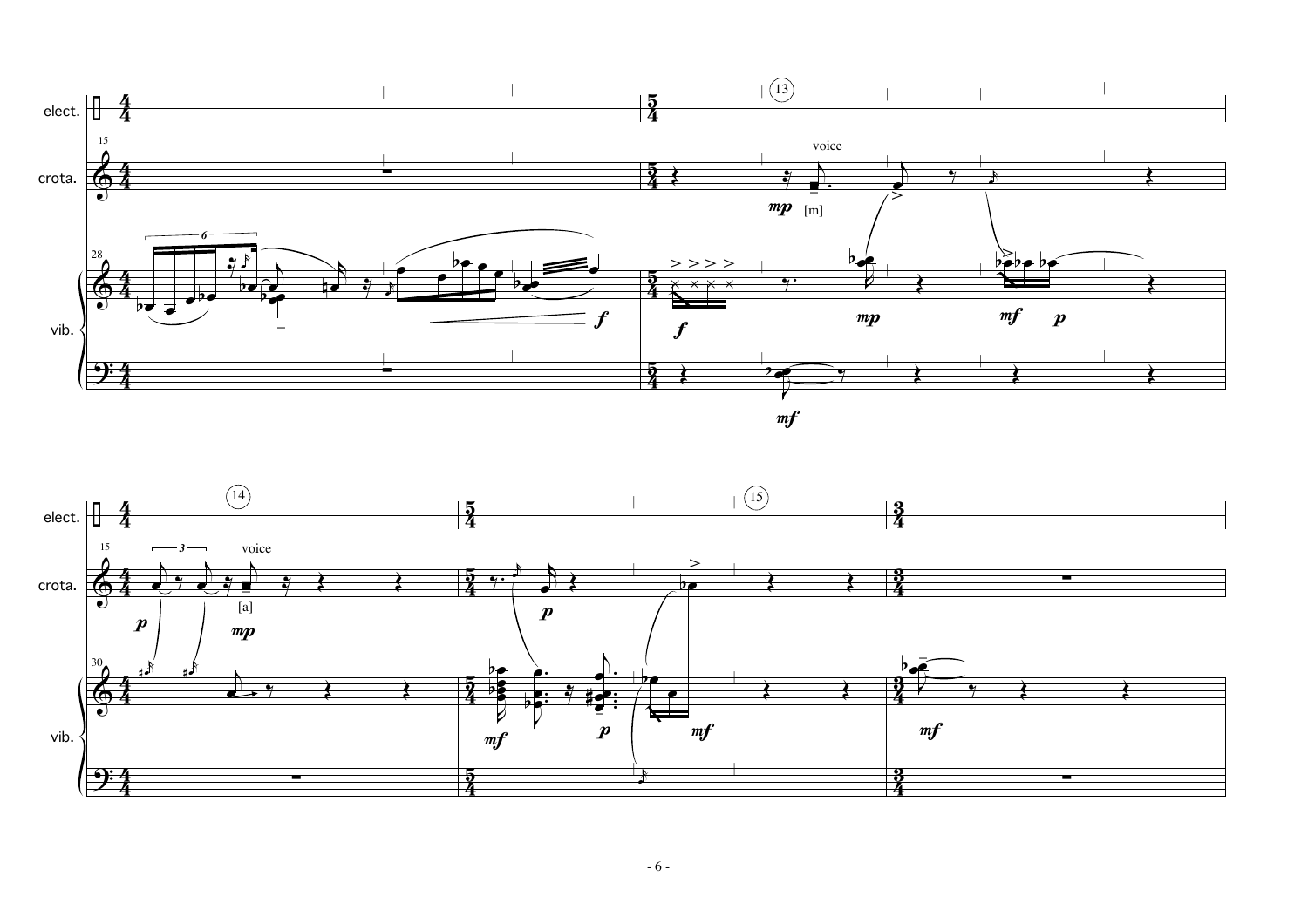

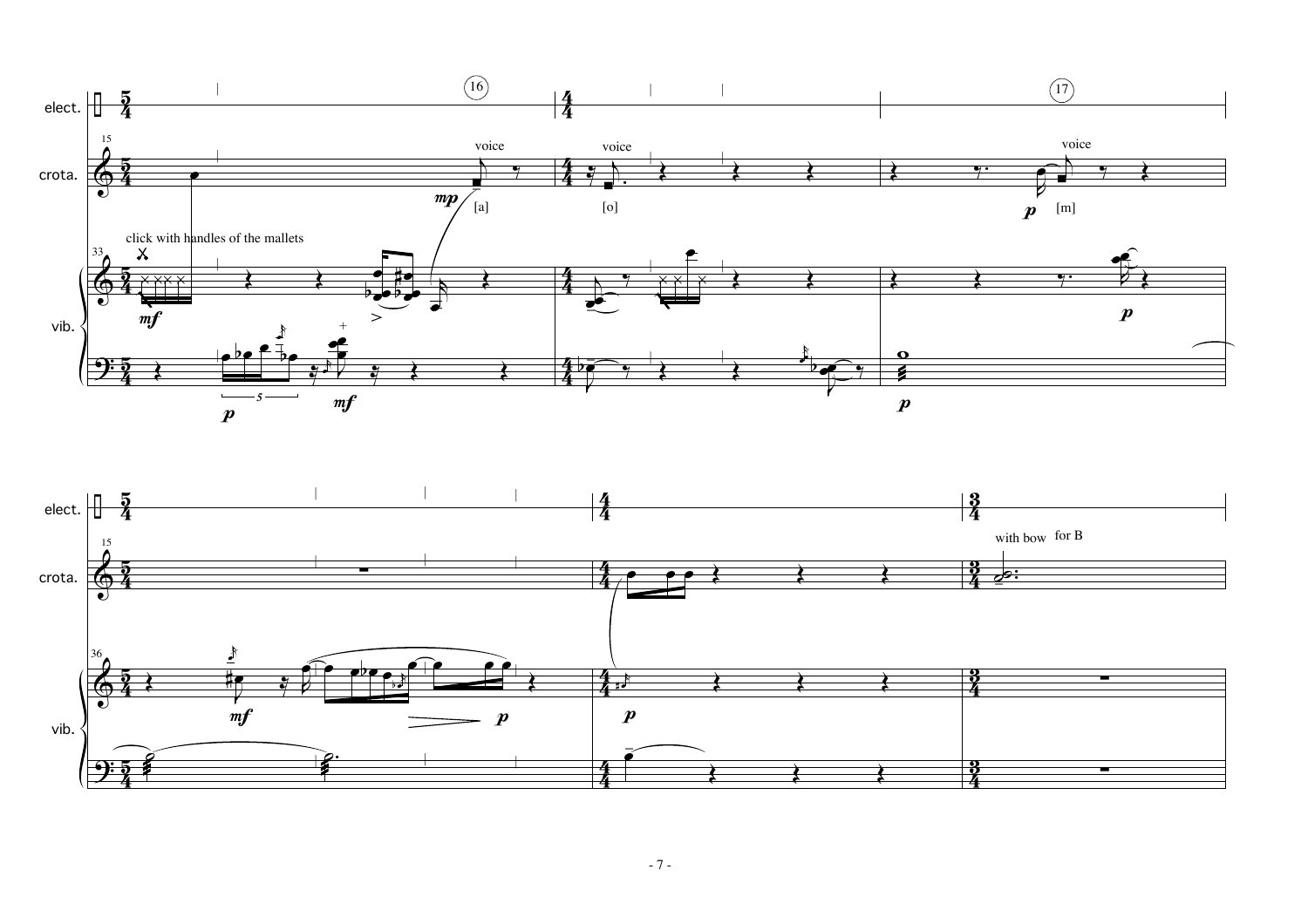

- 8 -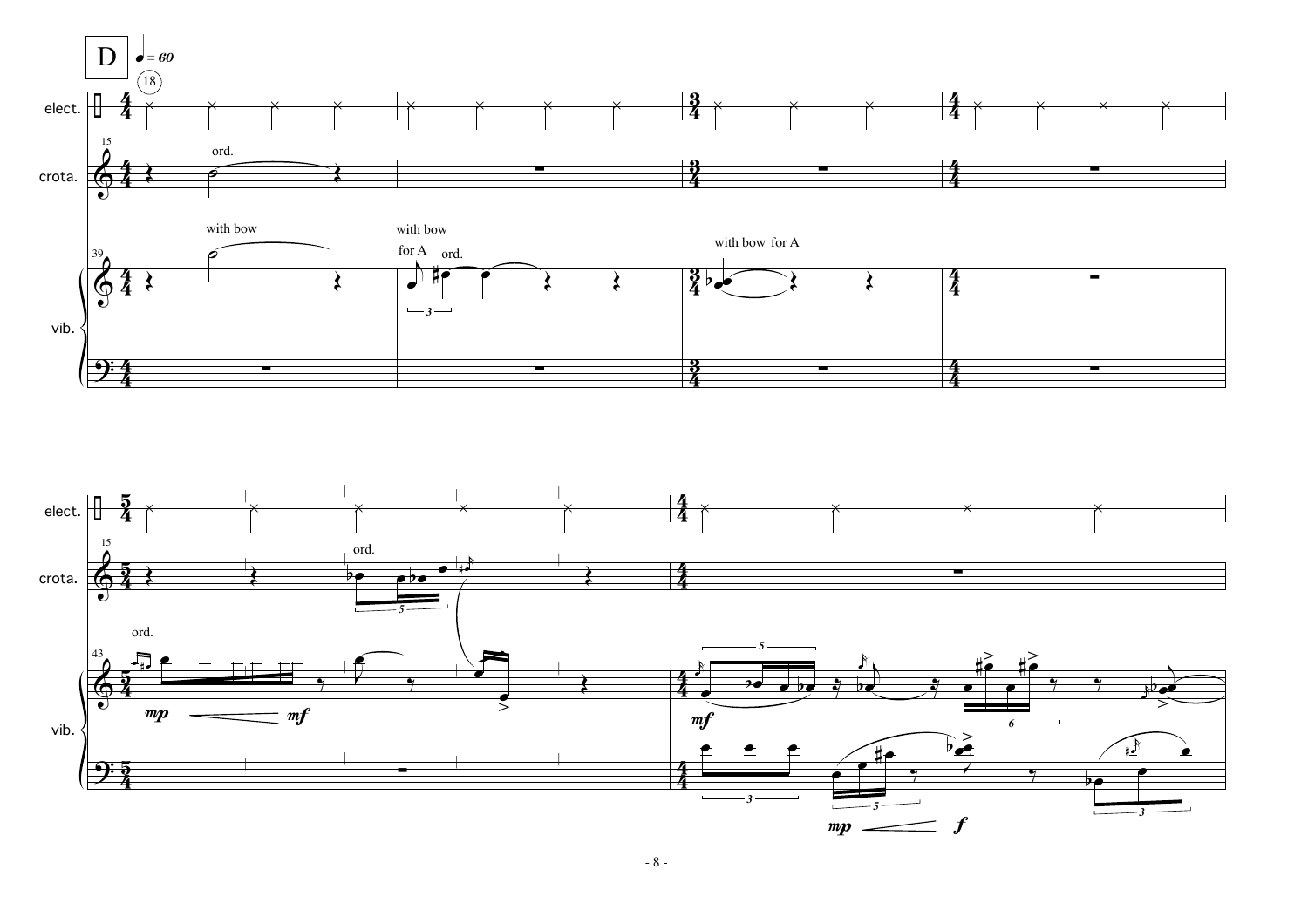



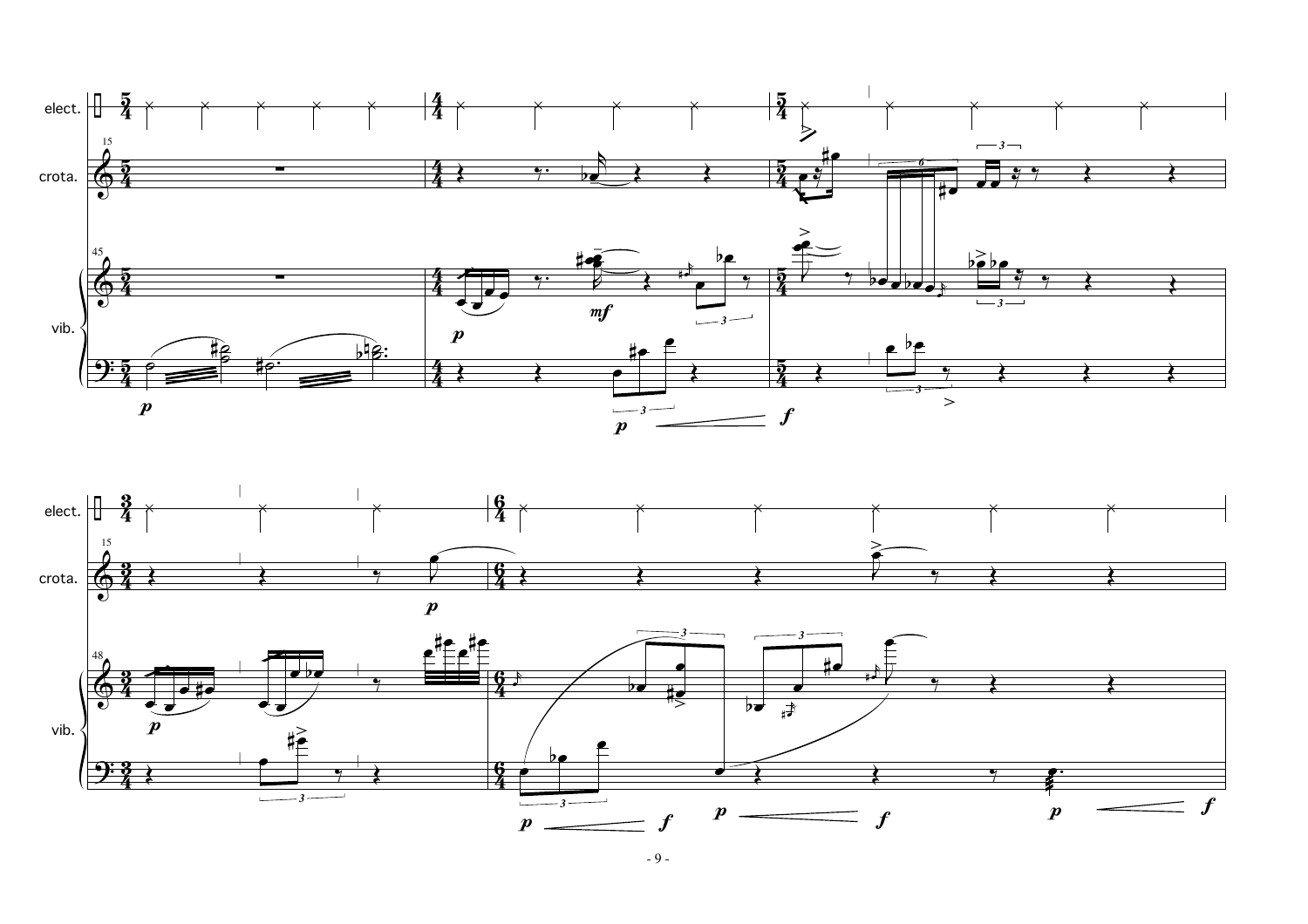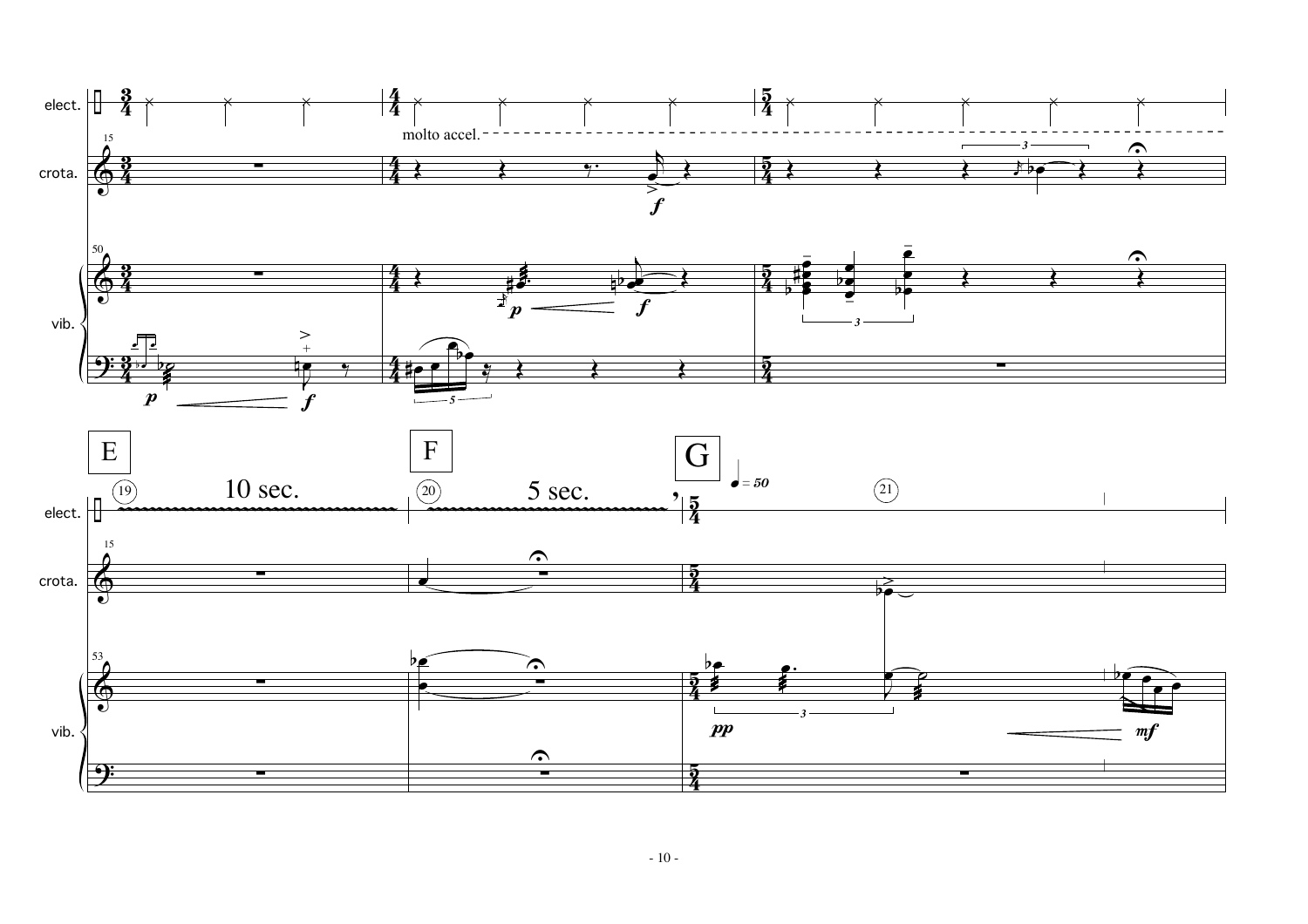![](_page_10_Figure_0.jpeg)

![](_page_10_Figure_1.jpeg)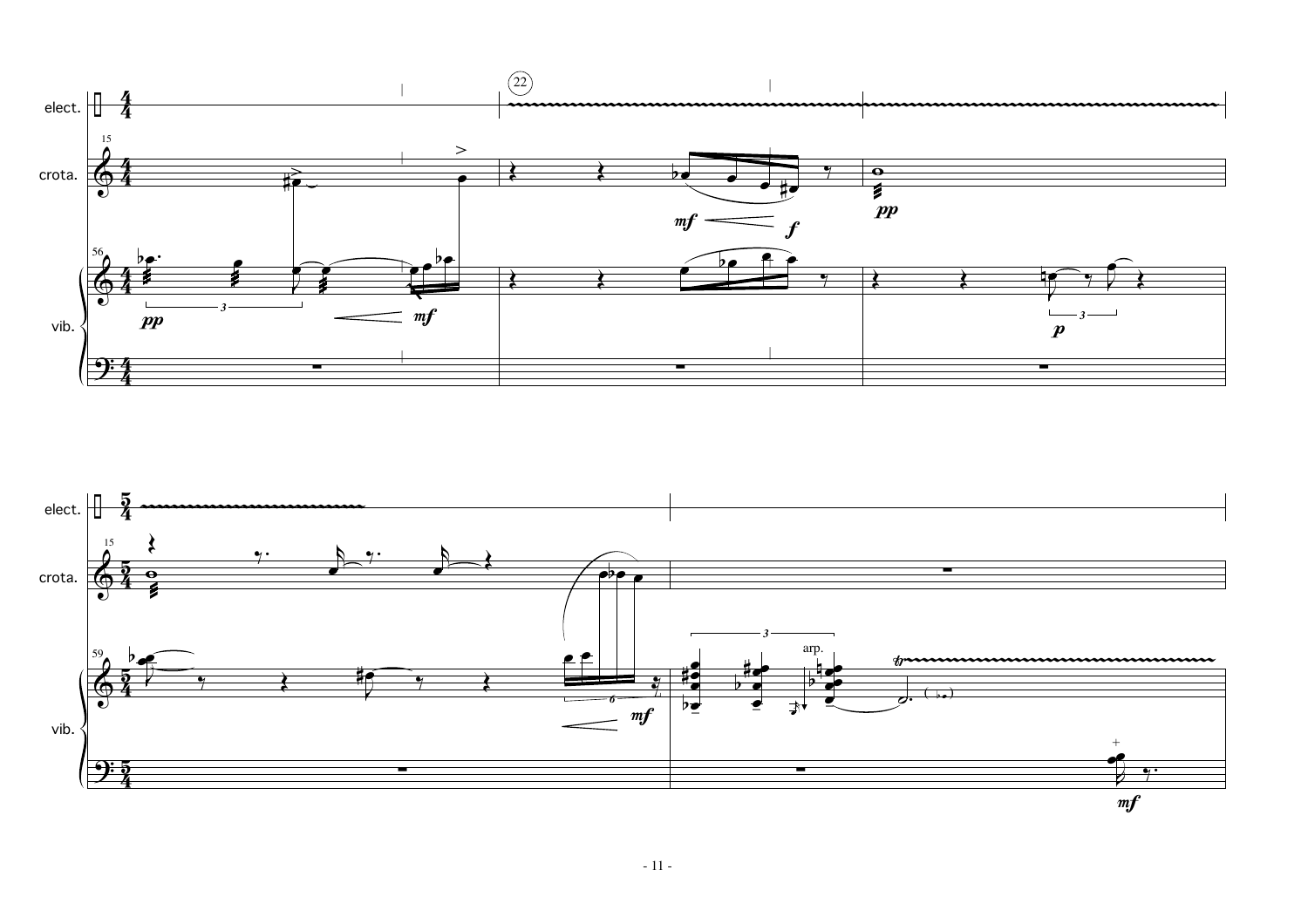![](_page_11_Figure_0.jpeg)

![](_page_11_Figure_1.jpeg)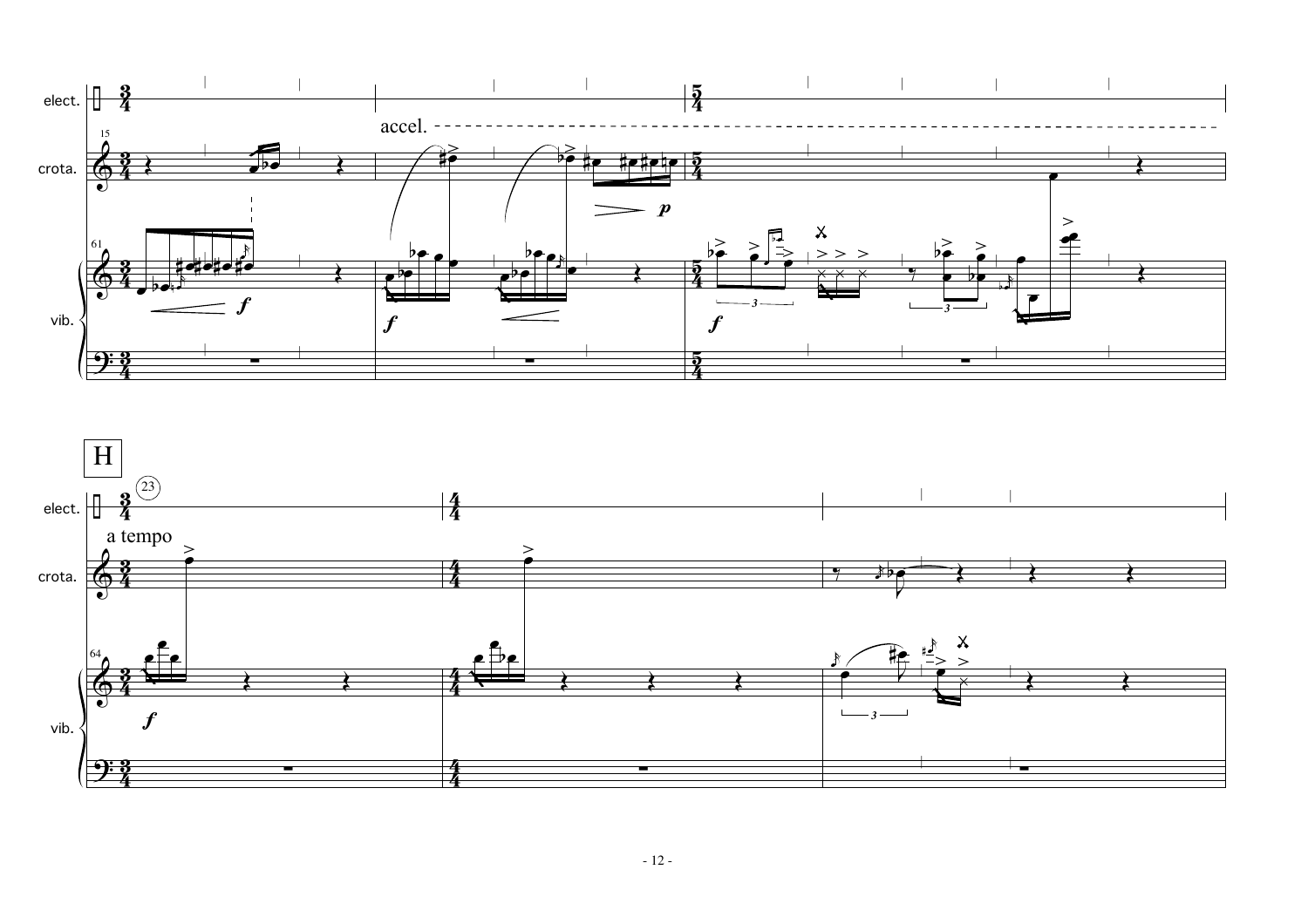![](_page_12_Figure_0.jpeg)

![](_page_12_Figure_1.jpeg)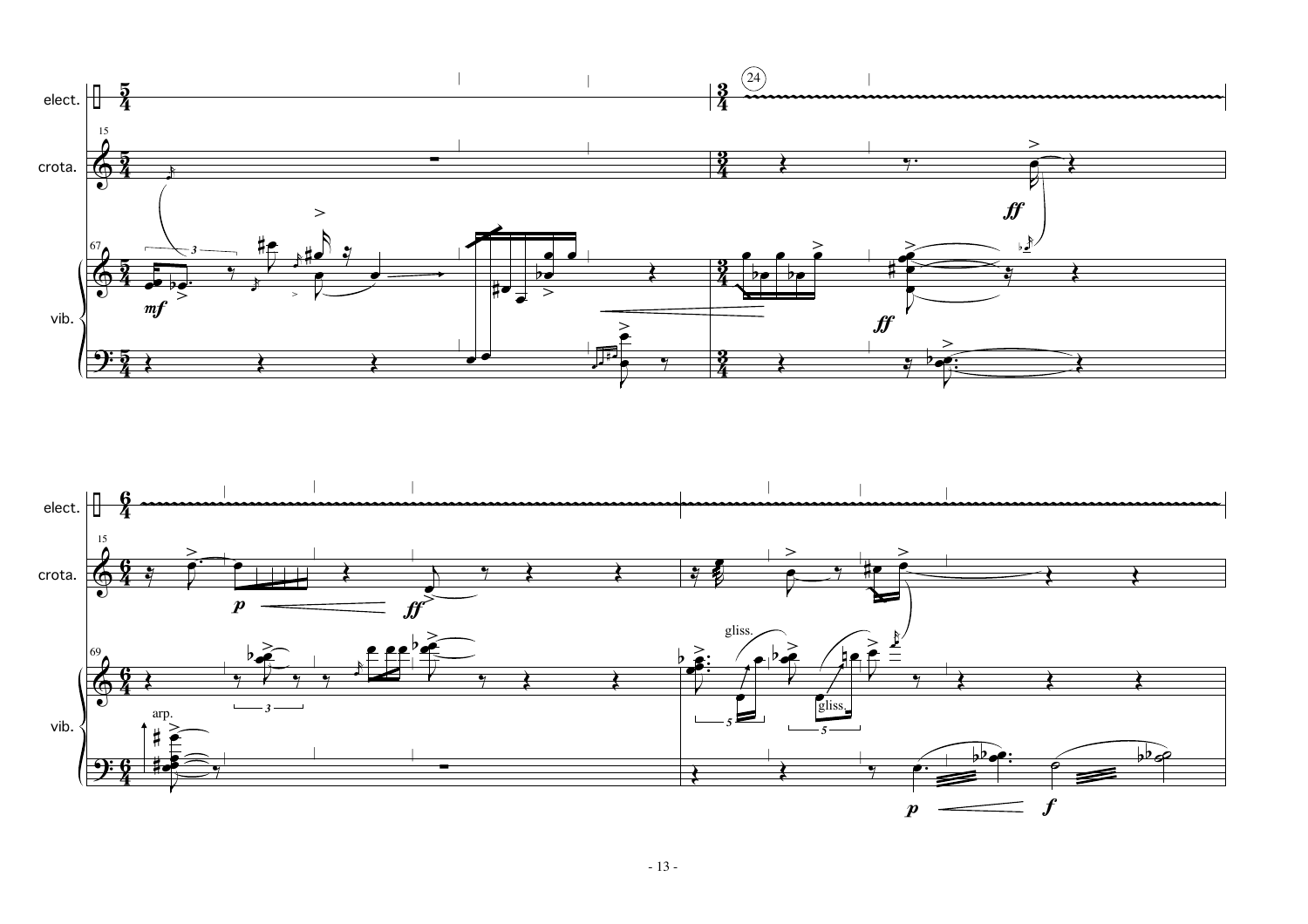![](_page_13_Figure_0.jpeg)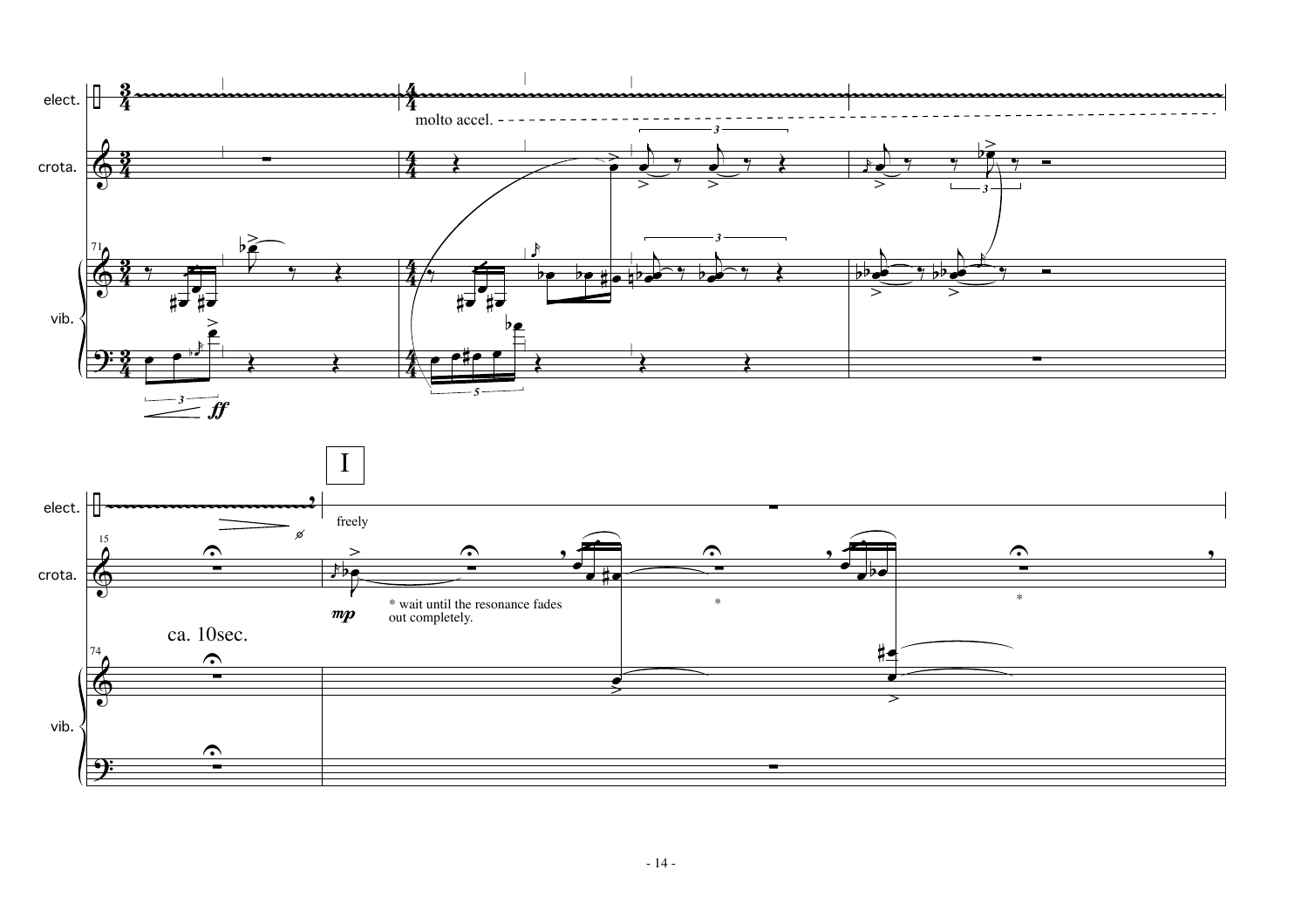![](_page_14_Figure_0.jpeg)

![](_page_14_Figure_1.jpeg)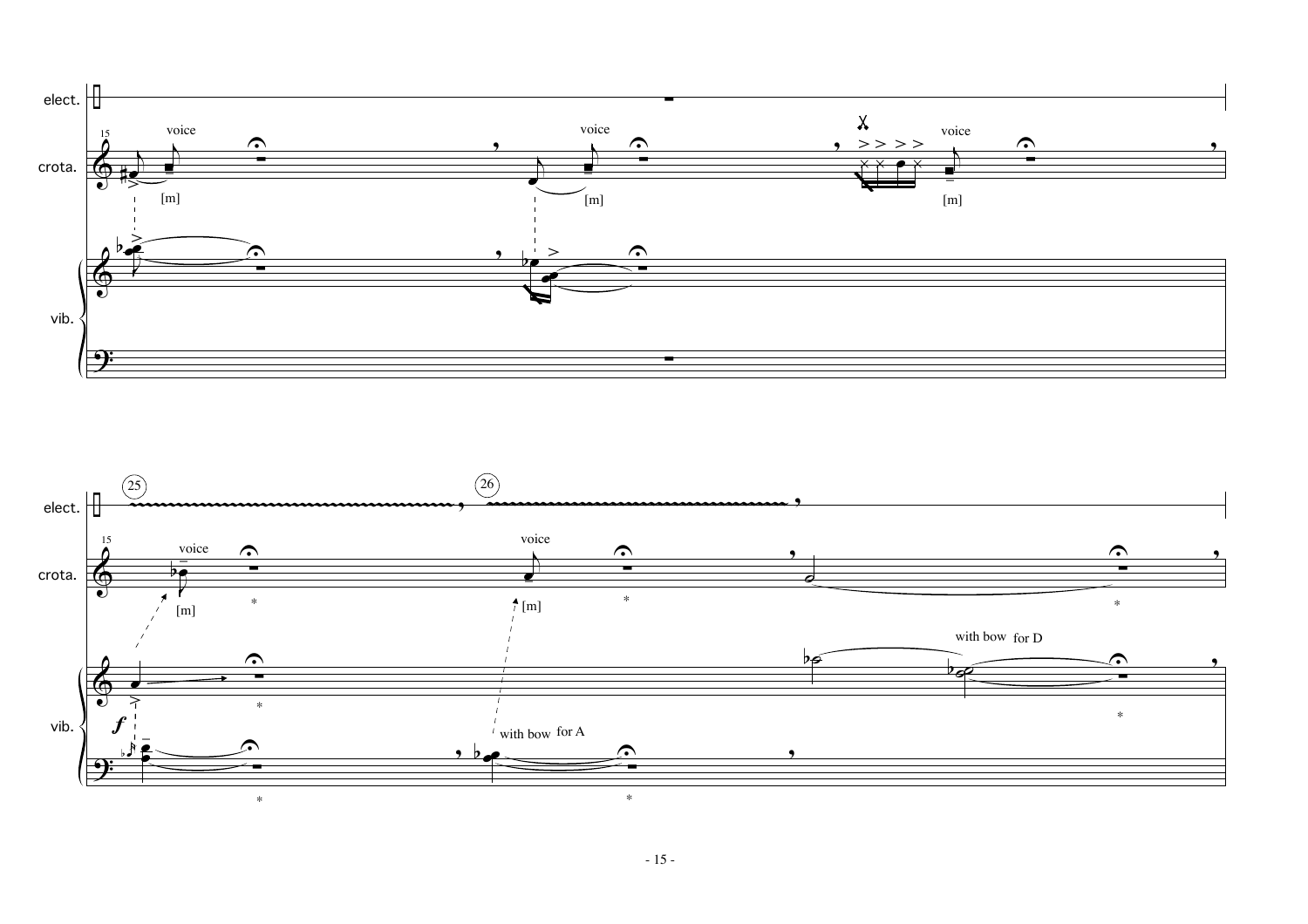![](_page_15_Figure_0.jpeg)

![](_page_15_Figure_1.jpeg)

 $mp$ 

- 16 -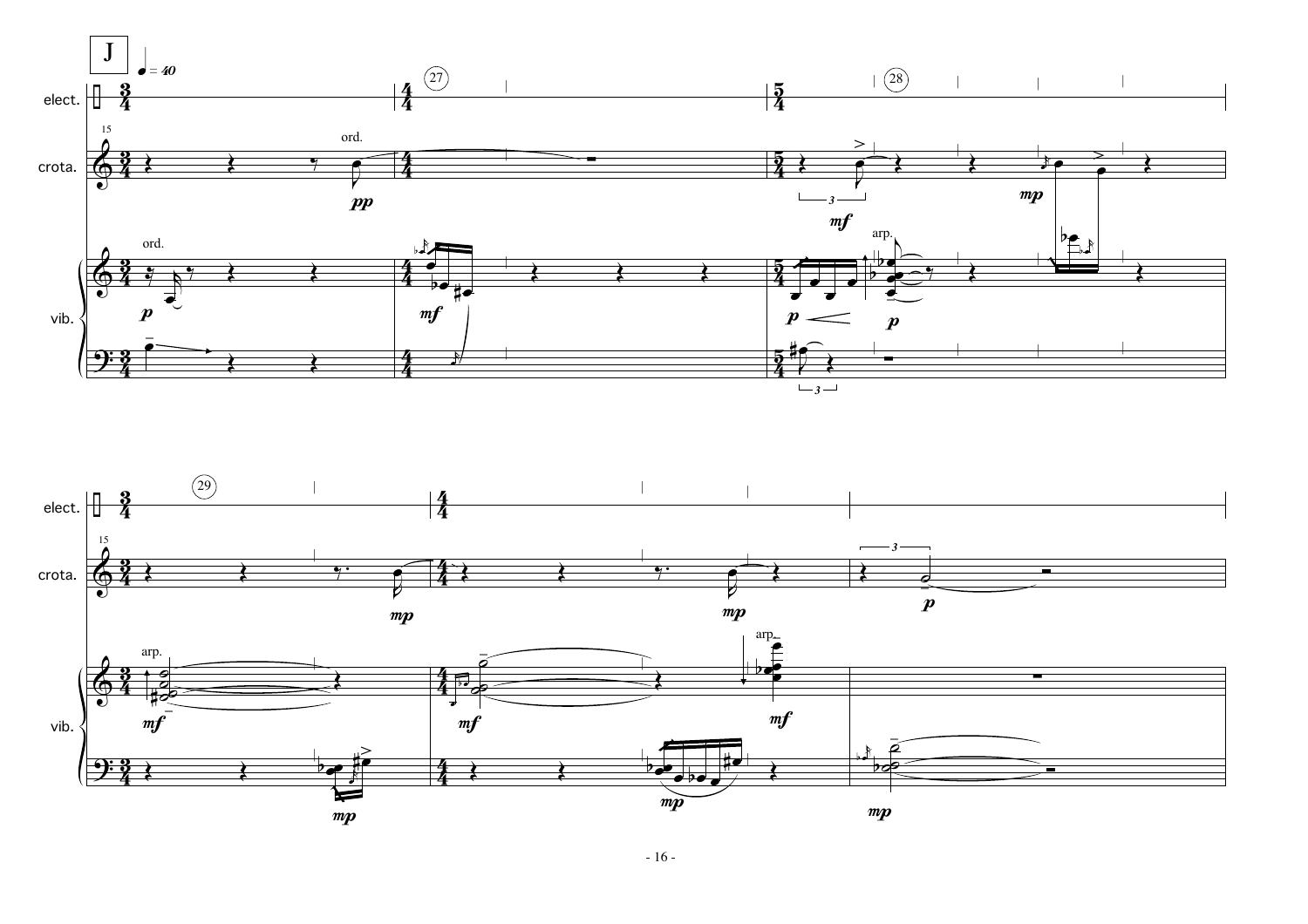![](_page_16_Figure_0.jpeg)

![](_page_16_Figure_1.jpeg)